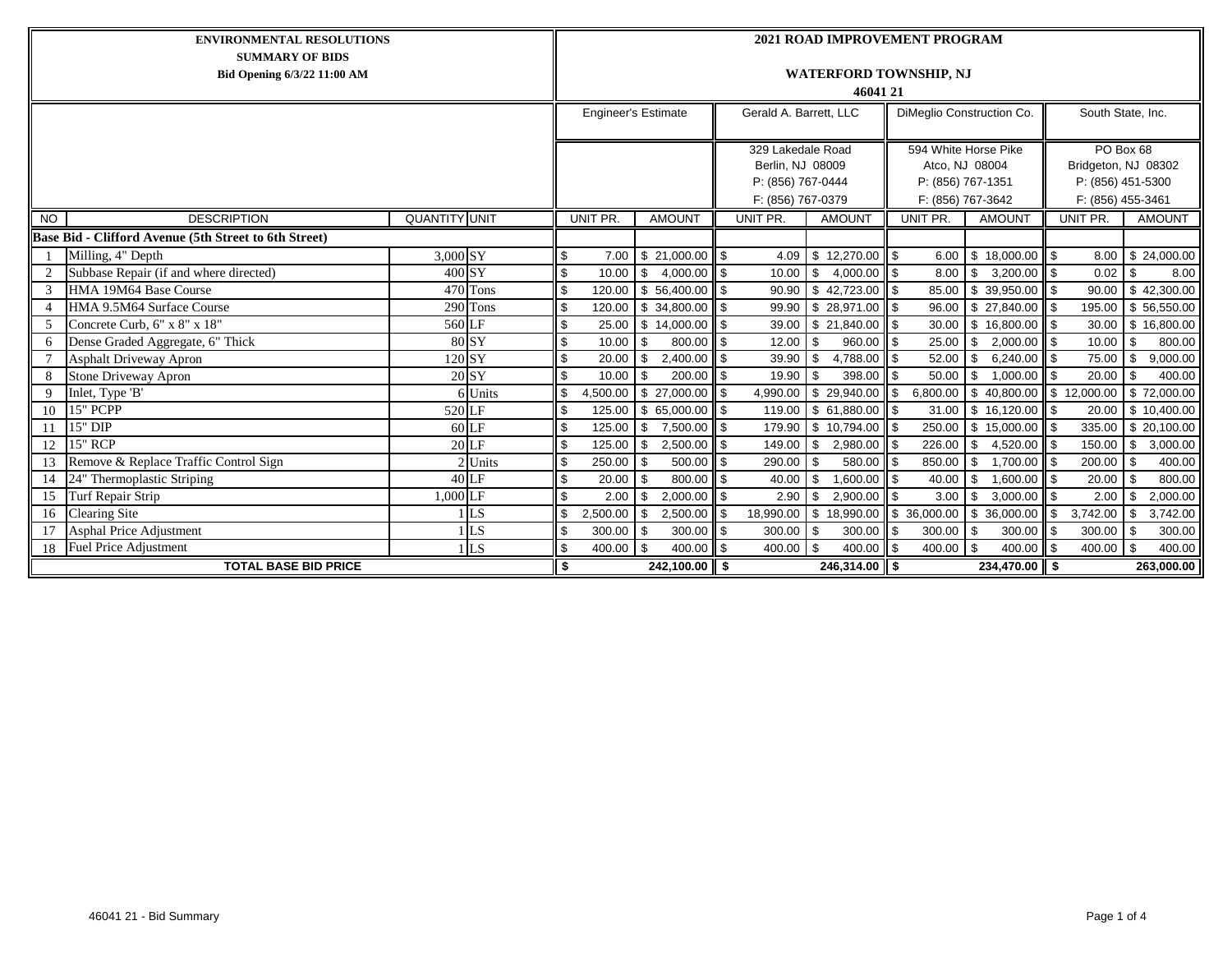| <b>ENVIRONMENTAL RESOLUTIONS</b>                                                  | <b>2021 ROAD IMPROVEMENT PROGRAM</b>      |                |                            |                                                                                 |                        |                     |                                                                                  |                           |                                                                            |                   |  |  |  |  |  |
|-----------------------------------------------------------------------------------|-------------------------------------------|----------------|----------------------------|---------------------------------------------------------------------------------|------------------------|---------------------|----------------------------------------------------------------------------------|---------------------------|----------------------------------------------------------------------------|-------------------|--|--|--|--|--|
| <b>SUMMARY OF BIDS</b><br>Bid Opening 6/3/22 11:00 AM                             | <b>WATERFORD TOWNSHIP, NJ</b><br>46041 21 |                |                            |                                                                                 |                        |                     |                                                                                  |                           |                                                                            |                   |  |  |  |  |  |
|                                                                                   |                                           |                | <b>Engineer's Estimate</b> |                                                                                 | Gerald A. Barrett, LLC |                     |                                                                                  | DiMeglio Construction Co. |                                                                            | South State, Inc. |  |  |  |  |  |
|                                                                                   |                                           |                |                            | 329 Lakedale Road<br>Berlin, NJ 08009<br>P: (856) 767-0444<br>F: (856) 767-0379 |                        |                     | 594 White Horse Pike<br>Atco, NJ 08004<br>P: (856) 767-1351<br>F: (856) 767-3642 |                           | PO Box 68<br>Bridgeton, NJ 08302<br>P: (856) 451-5300<br>F: (856) 455-3461 |                   |  |  |  |  |  |
| <b>DESCRIPTION</b><br><b>NO</b>                                                   | <b>QUANTITY UNIT</b>                      | UNIT PR.       | <b>AMOUNT</b>              |                                                                                 | UNIT PR.               | <b>AMOUNT</b>       | UNIT PR.                                                                         | <b>AMOUNT</b>             | UNIT PR.                                                                   | <b>AMOUNT</b>     |  |  |  |  |  |
| Alternate Bid No. 1 - Schoolhouse Lane (White Horse Pike to West Atlantic Avenue) |                                           |                |                            |                                                                                 |                        |                     |                                                                                  |                           |                                                                            |                   |  |  |  |  |  |
| Milling, 2" Depth<br>19                                                           | $2.800$ SY                                | 4.00<br>\$     | \$11,200.00                | ll s                                                                            | 3.09                   | $8,652.00$ \$<br>-S | 5.25                                                                             | $$14,700.00$ \ \ \$       | 5.00                                                                       | \$14,000.00       |  |  |  |  |  |
| Base Repair (if and where directed)<br>20                                         | 300 SY                                    | \$<br>10.00    | \$<br>3,000.00             | l \$                                                                            | 10.00                  | 3,000.00<br>\$      | <b>S</b><br>18.00                                                                | \$<br>$5,400.00$ \$       | 0.02                                                                       | \$<br>6.00        |  |  |  |  |  |
| HMA 19M64 Base Course<br>21                                                       | $5$ Tons                                  | \$<br>110.00   | 550.00<br>-\$              | l \$                                                                            | 125.00                 | 625.00              | 125.00<br>\$                                                                     | 625.00<br>\$              | 200.00<br>ll \$                                                            | 1.000.00<br>-S    |  |  |  |  |  |
| HMA 9.5M64 Surface Course<br>22                                                   | $350$ Tons                                | 110.00         | $\overline{\$}$ 38,500.00  | l \$                                                                            | 109.90                 | 38,465.00<br>£.     | 106.00<br>\$                                                                     | $\overline{37,100.00}$    | 155.00<br>ll \$                                                            | \$54,250.00       |  |  |  |  |  |
| Concrete Curb, 6" x 8" x 18"<br>23                                                | 200 LF                                    | 25.00          | \$<br>5,000.00             | l \$                                                                            | 42.90                  | 8,580.00<br>\$.     | 33.00<br>-\$                                                                     | \$<br>$6,600.00$ \$       | 30.00                                                                      | 6,000.00<br>\$    |  |  |  |  |  |
| Asphalt Driveway Apron<br>24                                                      | 340 SY                                    | 20.00<br>\$.   | 6,800.00<br>\$             | l \$                                                                            | 39.90                  | \$13,566.00         | <b>II</b> \$<br>42.00                                                            | \$14,280.00               | ll \$<br>35.00                                                             | \$11,900.00       |  |  |  |  |  |
| Stone Driveway Apron<br>25                                                        | 130 SY                                    | \$<br>10.00    | 1,300.00<br>\$             | l \$                                                                            | 21.90                  | 2,847.00<br>\$      | \$<br>29.00                                                                      | \$<br>$3,770.00$ \$       | 20.00                                                                      | 2,600.00<br>\$    |  |  |  |  |  |
| 26<br>Remove Concrete Apron                                                       | $20 \overline{\mathrm{SY}}$               | 30.00<br>\$    | 600.00<br>-\$              | ll \$                                                                           | 0.01                   | 0.20<br>\$          | 95.00<br><b>S</b>                                                                | \$<br>$1,900.00$ \$       | 10.00                                                                      | 200.00<br>\$      |  |  |  |  |  |
| Remove & Replace Concrete Sidewalk, 4" Thick<br>27                                | 50 SY                                     | 75.00<br>\$.   | 3,750.00<br>$\mathbf{s}$   | l \$                                                                            | 139.90                 | 6.995.00<br>\$.     | 76.50<br>$\mathfrak{L}$                                                          | \$<br>3,825.00            | 90.00<br>$\mathfrak{L}$                                                    | 4,500.00<br>£.    |  |  |  |  |  |
| 28<br>Remove & Replace Handicap Ramp                                              | 4 Units                                   | 2,500.00       | $\frac{1}{10,000.00}$      |                                                                                 | 4,000.00               | 16,000.00<br>\$     | \$.<br>4,890.00                                                                  | \$<br>19,560.00           | l \$<br>3,500.00                                                           | 14,000.00<br>\$   |  |  |  |  |  |
| Remove & Replace Traffic Control Sign<br>29                                       | 7 Units                                   | \$<br>250.00   | \$<br>1,750.00             | l \$                                                                            | 390.00                 | 2,730.00<br>\$.     | -S<br>500.00                                                                     | \$<br>3,500.00            | 200.00                                                                     | 1,400.00<br>\$    |  |  |  |  |  |
| Remove & Replace Street Name Sign<br>30                                           | 4 Units                                   | 250.00<br>\$   | 1,000.00<br>\$             | l \$                                                                            | 390.00                 | 1,560.00<br>\$      | 600.00<br><b>S</b>                                                               | $\mathbb{S}$<br>2,400.00  | 210.00<br>ll \$                                                            | 840.00<br>-\$     |  |  |  |  |  |
| 31<br>24" Thermoplastic Striping                                                  | $60$ LF                                   | 20.00<br>\$    | 1,200.00<br>\$             | l \$                                                                            | 12.00                  | 720.00<br>\$        | $\blacksquare$<br>10.00                                                          | 600.00    \$<br>\$        | 20.00                                                                      | ,200.00<br>- \$   |  |  |  |  |  |
| 32<br>4" Long Life Epoxy Resin Striping                                           | 300 LF                                    | 2.00<br>ደ      | 600.00<br>\$               | l s                                                                             | 4.09                   | 1,227.00<br>\$      | $\mathfrak{L}$<br>4.00                                                           | 1,200.00<br>\$            | $\mathbf{s}$<br>1.00                                                       | 300.00<br>-S      |  |  |  |  |  |
| <b>Clearing Site</b><br>33                                                        | LS                                        | 1,000.00<br>\$ | 1,000.00<br>\$             | ll s                                                                            | 0.01                   | $\mathsf{s}$        | $0.01$ \$ 24,500.00                                                              | $$24,500.00$ \\$          | 2,804.00                                                                   | 2,804.00<br>\$    |  |  |  |  |  |
| <b>TOTAL ALTERNATE NO. 1 BID PRICE</b>                                            |                                           | \$             | $86,250.00$ \$             |                                                                                 |                        | $104,967.21$ \$     |                                                                                  | $139,960.00$ \$           |                                                                            | 115,000.00        |  |  |  |  |  |
|                                                                                   |                                           |                | $328,350.00$ \$            |                                                                                 |                        | $351,281.21$ \$     |                                                                                  | $374,430.00$ \$           |                                                                            | 378,000.00        |  |  |  |  |  |
| TOTAL AMOUNT BASE BID PLUS ALTERNATE BID #1                                       |                                           | Ι\$            |                            |                                                                                 |                        |                     |                                                                                  |                           |                                                                            |                   |  |  |  |  |  |

MQ

G. Jeffre Hanson, PE NJ License No. 47877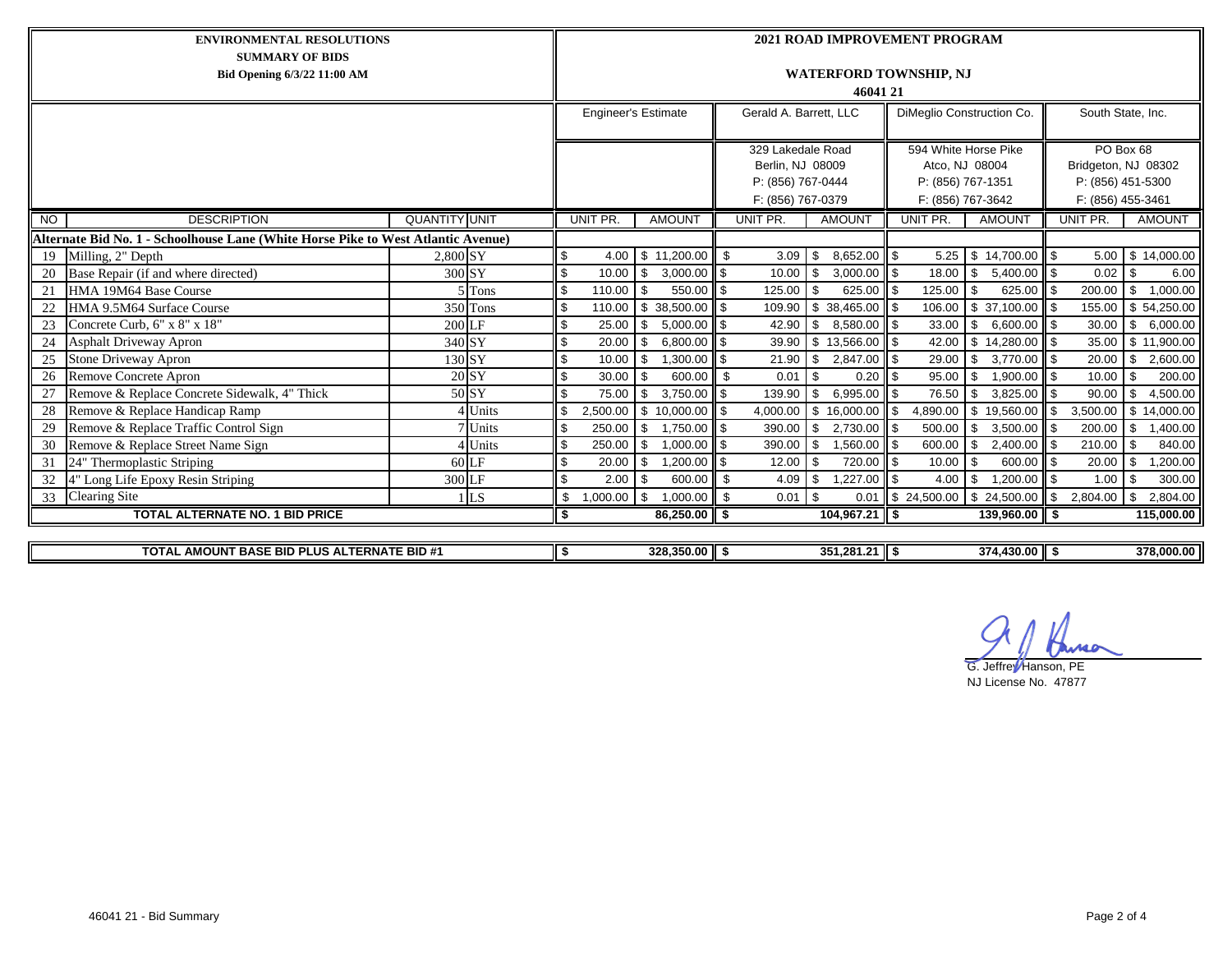| <b>ENVIRONMENTAL RESOLUTIONS</b>                      |                                                       |                      |                       |                            | <b>2021 ROAD IMPROVEMENT PROGRAM</b>      |            |               |                |                         |            |                   |                          |                   |                       |                                |                           |          |                          |               |
|-------------------------------------------------------|-------------------------------------------------------|----------------------|-----------------------|----------------------------|-------------------------------------------|------------|---------------|----------------|-------------------------|------------|-------------------|--------------------------|-------------------|-----------------------|--------------------------------|---------------------------|----------|--------------------------|---------------|
| <b>SUMMARY OF BIDS</b><br>Bid Opening 6/3/22 11:00 AM |                                                       |                      |                       |                            | <b>WATERFORD TOWNSHIP, NJ</b><br>46041 21 |            |               |                |                         |            |                   |                          |                   |                       |                                |                           |          |                          |               |
|                                                       |                                                       |                      |                       | Landberg Construction, LLC |                                           |            |               |                | Paving Plus, LLC        |            |                   | American Asphalt Company |                   | Command Company, Inc. |                                |                           |          |                          |               |
|                                                       |                                                       |                      |                       |                            | 82 Tuckahoe Road                          |            |               |                | <b>PO Box 508</b>       |            |                   | 100 Main Street          |                   | 1318 Antwerp Avenue   |                                |                           |          |                          |               |
|                                                       |                                                       |                      |                       |                            | Dorothy, NJ 08317                         |            |               |                | Franklinville, NJ 08322 |            |                   |                          |                   |                       | W. Collingswood Hts., NJ 08059 | Egg Harbor City, NJ 08215 |          |                          |               |
|                                                       |                                                       |                      |                       |                            | P: (609) 829-2131                         |            |               |                | P: (856) 404-9166       |            |                   |                          | P: (856) 456-2899 |                       |                                | P: (609) 965-0399         |          |                          |               |
|                                                       |                                                       |                      |                       | F: (609) 909-1647          |                                           |            |               |                |                         |            | F: (856) 456-6749 |                          |                   |                       | F: (609) 965-0441              |                           |          |                          |               |
| <b>NO</b>                                             | <b>DESCRIPTION</b>                                    | <b>QUANTITY UNIT</b> |                       |                            | UNIT PR.                                  |            | <b>AMOUNT</b> |                | UNIT PR.                |            | <b>AMOUNT</b>     |                          | UNIT PR.          |                       | <b>AMOUNT</b>                  |                           | UNIT PR. |                          | <b>AMOUNT</b> |
|                                                       | Base Bid - Clifford Avenue (5th Street to 6th Street) |                      |                       |                            |                                           |            |               |                |                         |            |                   |                          |                   |                       |                                |                           |          |                          |               |
|                                                       | Milling, 4" Depth                                     | 3,000 SY             |                       | \$                         | 5.25                                      | \$         | 15,750.00 \$  |                | 5.95                    | - \$       | 17,850.00 \$      |                          | 9.06              | \$                    | 27,180.00 \$                   |                           | 6.25     |                          | \$18,750.00   |
|                                                       | Subbase Repair (if and where directed)                | 400 SY               |                       | \$                         | 5.00                                      | \$         | $2,000.00$ \$ |                | 5.00                    | l \$       | $2,000.00$ \$     |                          | 20.00             | \$.                   | $8,000.00$ \$                  |                           | 20.00    | -S                       | 8,000.00      |
| 3                                                     | HMA 19M64 Base Course                                 |                      | $\overline{470}$ Tons |                            | 105.00                                    | \$         | 49.350.00     | $\mathbf{s}$   | 118.00                  | - \$       | 55.460.00         | \$                       | 99.24             | \$                    | 46.642.80 \$                   |                           | 105.00   | \$                       | 49,350.00     |
|                                                       | HMA 9.5M64 Surface Course                             |                      | 290 Tons              | \$                         | 125.00                                    | \$.        | 36,250.00     |                | 119.00                  | - \$       | 34,510.00         | \$.                      | 119.69            | \$                    | $\overline{3}$ 4,710.10 \$     |                           | 130.00   |                          | \$ 37,700.00  |
| 5                                                     | Concrete Curb, 6" x 8" x 18"                          | 560 LF               |                       |                            | 33.00                                     | \$         | 18,480.00     | \$             | 44.00                   | - \$       | 24,640.00         | \$                       | 30.00             | \$                    | 16,800.00 \$                   |                           | 40.00    |                          | \$22,400.00   |
| 6                                                     | Dense Graded Aggregate, 6" Thick                      |                      | 80 SY                 |                            | 5.00                                      | \$         | 400.00        | \$             | 10.00                   | - \$       | 800.00            | \$                       | 46.47             | \$                    | $3,717.60$ \$                  |                           | 32.00    | -S                       | 2,560.00      |
|                                                       | <b>Asphalt Driveway Apron</b>                         |                      | 120 SY                | \$                         | 45.00                                     | \$         | 5,400.00      | <b>S</b>       | 34.00                   | l \$       | 4,080.00          | \$                       | 86.50             | \$                    | 10,380.00 \$                   |                           | 75.00    | - \$                     | 9,000.00      |
|                                                       | <b>Stone Driveway Apron</b>                           |                      | 20 SY                 |                            | 40.00                                     | - \$       | 800.00        | \$             | 20.00                   |            | 400.00            | \$                       | 129.85            | \$                    | $2.597.00$ \ \$                |                           | 90.00    |                          | 1,800.00      |
| 9                                                     | Inlet, Type 'B'                                       |                      | 6 Units               |                            | 4,500.00                                  | \$         | 27,000.00     | $\mathbf{\$}$  | 5,800.00                | - \$       | 34,800.00         | \$                       | 5,000.00          | \$                    | 30,000.00                      | \$                        | 5,500.00 | \$                       | 33,000.00     |
| 10                                                    | 15" PCPP                                              | 520 LF               |                       | \$                         | 110.00                                    | \$         | 57,200.00     | l \$           | 125.00                  | <b>S</b>   | 65,000.00         | \$                       | 118.00            | \$                    | $61.360.00$ S                  |                           | 75.00    |                          | \$ 39,000.00  |
| 11                                                    | $15"$ DIP                                             |                      | $60$ <sub>LF</sub>    |                            | 250.00                                    | \$         | 15,000.00 \$  |                | 150.00                  |            | 9,000.00          | \$.                      | 250.00            | \$                    | 15,000.00 \$                   |                           | 170.00   | -S                       | 10,200.00     |
| 12                                                    | <b>15" RCP</b>                                        |                      | 20 LF                 |                            | 140.00                                    | \$         | 2,800.00      | <b>S</b>       | 200.00                  | l \$       | 4,000.00          | \$                       | 185.00            | \$                    | $3,700.00$ \$                  |                           | 132.00   | - \$                     | 2,640.00      |
| 13                                                    | Remove & Replace Traffic Control Sign                 |                      | 2 Units               | \$                         | 330.00                                    | - \$       | 660.00        | ا \$           | 150.00                  | l \$       | 300.00            | \$                       | $200.00$ \$       |                       | $400.00$ \$                    |                           | 275.00   | - \$                     | 550.00        |
| 14                                                    | 24" Thermoplastic Striping                            |                      | $40$ LF               |                            | 44.00                                     | \$         | 1,760.00 \$   |                | 50.00                   |            | 2,000.00          | \$                       | 26.00             | \$                    | $1,040.00$ \$                  |                           | 26.00    | -S                       | 1,040.00      |
| 15                                                    | Turf Repair Strip                                     | 1.000 LF             |                       | \$.                        | 7.25                                      | \$         | 7,250.00      | $\mathfrak{L}$ | 1.00                    | l \$       | 1.000.00          | \$                       | 9.25              | \$.                   | $9,250.00$ \$                  |                           | 10.00    | $\mathbf{s}$             | 10,000.00     |
| 16                                                    | <b>Clearing Site</b>                                  |                      | <b>LS</b>             | \$                         | 24,000.00                                 | \$         | 24,000.00     | $\sqrt{3}$     | $\overline{29,500.00}$  | <b>S</b>   | 29,500.00         |                          | \$48,400.00       | \$                    | 48,400.00 \$73,500.00          |                           |          |                          | \$73,500.00   |
| 17                                                    | <b>Asphal Price Adjustment</b>                        |                      | LS.                   |                            | 300.00                                    | <b>S</b>   | 300.00        | -\$            | 300.00                  | l \$       | 300.00            | \$                       | $300.00$ \$       |                       | 300.00                         |                           | 300.00   | l \$                     | 300.00        |
| 18                                                    | Fuel Price Adjustment                                 |                      | $1$ LS                |                            | 400.00                                    | $\sqrt{3}$ | $400.00$ \ \$ |                | 400.00                  | $\sqrt{3}$ | 400.00            | \$                       | $400.00$ \$       |                       | $400.00$ \$                    |                           | 400.00   | $\overline{\phantom{a}}$ | 400.00        |
| <b>TOTAL BASE BID PRICE</b><br>\$                     |                                                       |                      |                       |                            |                                           |            | 264,800.00 \$ |                |                         |            | $286,040.00$ \$   |                          |                   |                       | $319,877.50$ \$                |                           |          |                          | 320,190.00    |